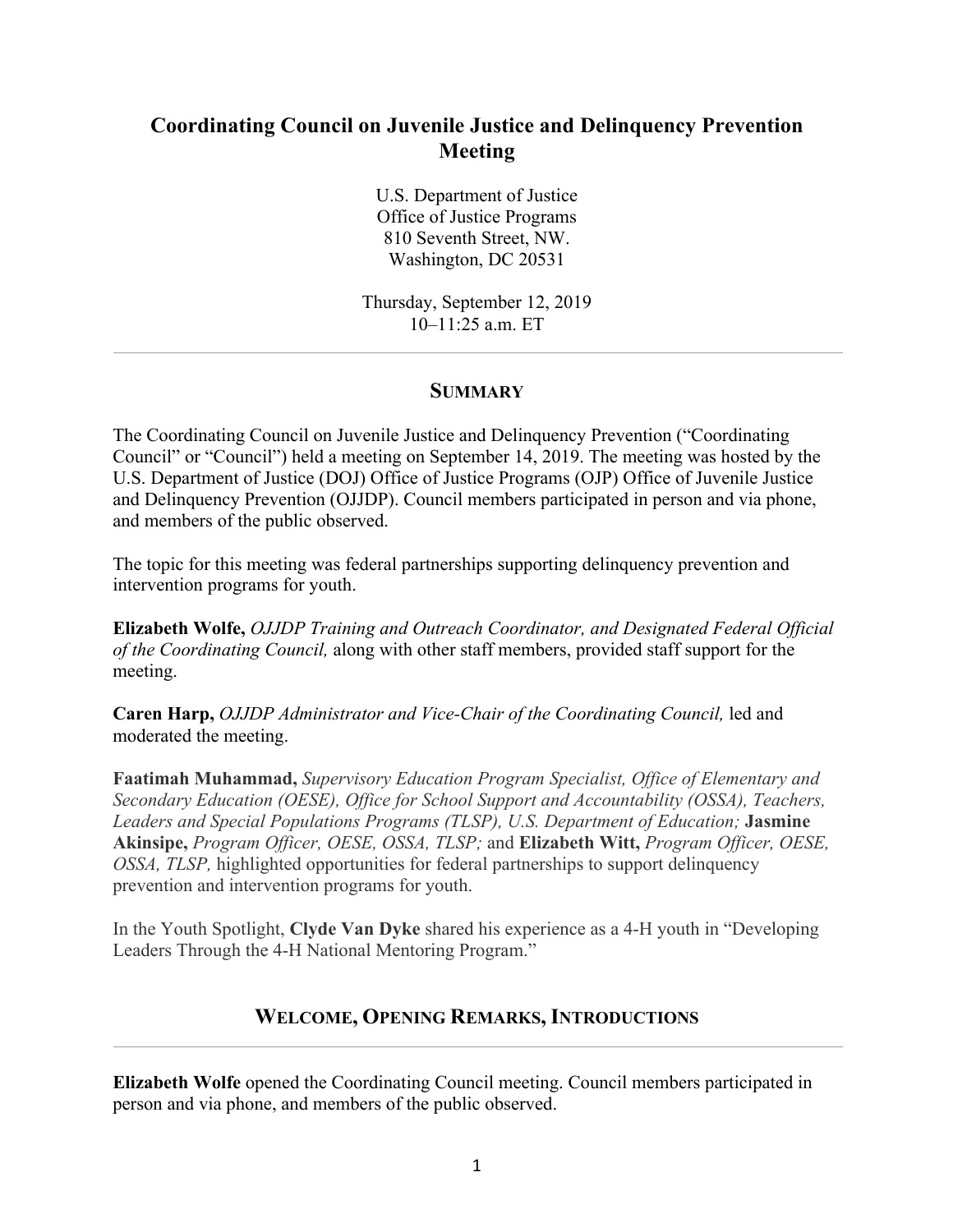## **Remarks by OJJDP Administrator Harp**

 participants respond to Ms. Wolfe's emails requesting information about their existing Administrator Harp's opening remarks noted that the topic for this meeting was federal **Administrator Harp** welcomed the meeting presenters and participants. She requested that partnerships with other federal agencies, noting that OJJDP plans to build on that information and provide a list of partnerships in time for the next Coordinating Council meeting. partnerships supporting delinquency prevention and intervention programs for youth.

# **PRESENTATION: HIGHLIGHTING OPPORTUNITIES FOR FEDERAL PARTNERSHIPS TO SUPPORT DELINQUENCY PREVENTION AND INTERVENTION PROGRAMS FOR YOUTH**

 and Program Officers Jasmine Akinsipe and Elizabeth Witt (panel members), all with OESE, OSSA, TLSP; U.S. Department of Education (DoE). Administrator Harp welcomed and introduced Group Lead Faatimah Muhammad (moderator),

### **Title I, Part D**

 The Title I, Part D program – also called The Prevention and Intervention Programs for Children and Youth Who Are Neglected, Delinquent or At Risk – was most recently reauthorized under the Elementary and Secondary Education Act, as amended in 2015.

 The program goals are to: OSSA administers the program, which focuses on teachers, leaders, and special populations.

- Improve educational services for children and youth in local, tribal, and state institutions for neglected or delinquent children and youth so they have the opportunity to meet challenging state academic standards;
- Provide these children and youth with services to successfully transition from institutionalization to further schooling or employment; and
- Prevent at-risk youth from dropping out of school, and provide those who do drop out and children and youth returning from correctional facilities—with a support system to ensure their continued education.

#### Title I, Part D, Subpart 1

Subpart 1 is a state agency program that provides funding to state educational agencies (SEAs) in 50 states; Washington, DC; and Puerto Rico as formula grants.

- Fiscal Year (FY) 2019 funding was \$47.6 million, with \$46.4 awarded to SEAs and the remainder funding the National Technical Assistance Center for the Education of Neglected or Delinquent Children and Youth (NDTAC).
- As of February 2019, 49 of the 50 states, DC, and Puerto Rico had received funding through Subpart 1. The remaining state does not administer funding at the state level.
- SEAs make subgrants to state agencies (SAs) that operate educational programs for children and youth in: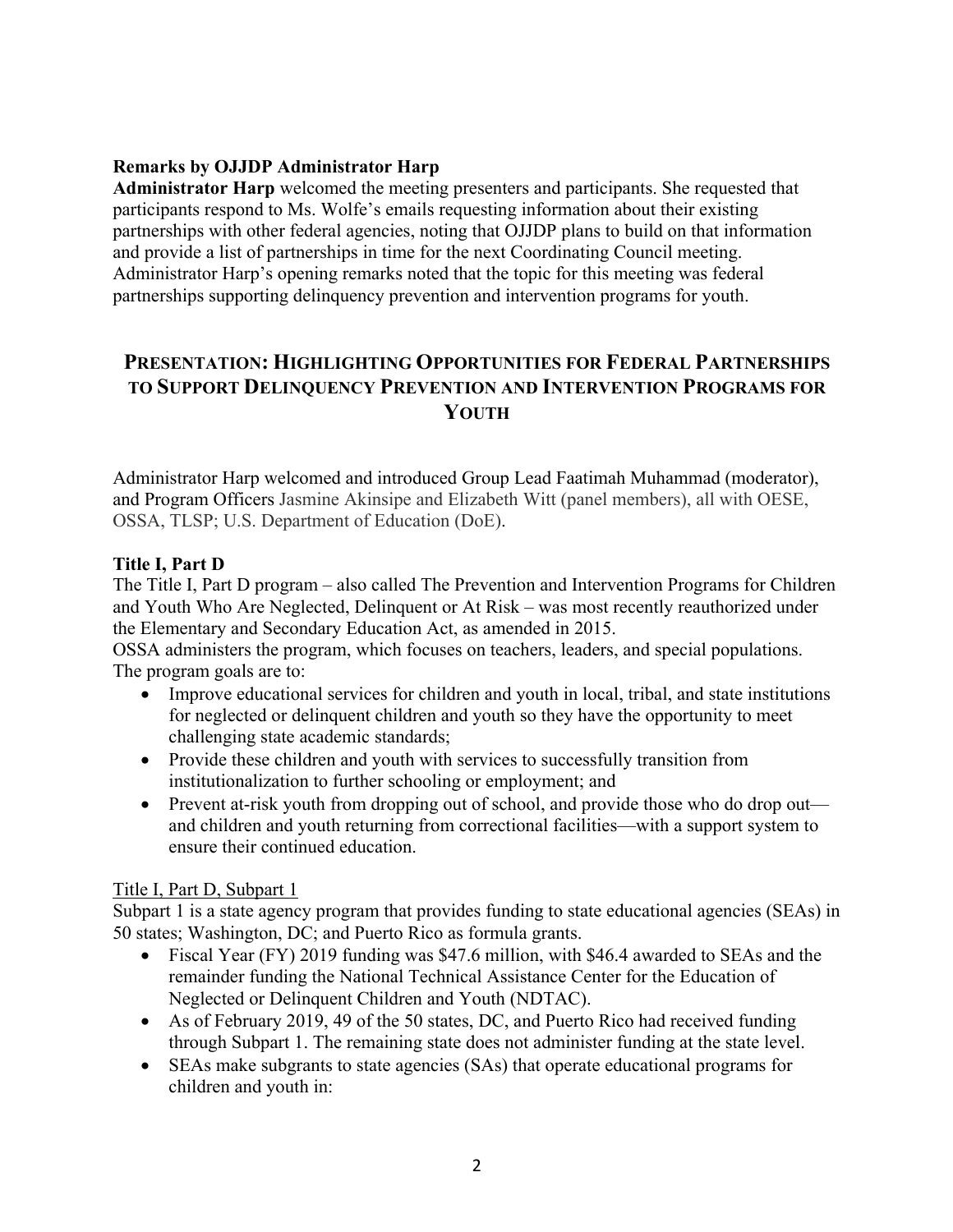- o Institutions or community day programs for children who are neglected or delinquent; and
	- "Neglected institutions" is the old statutory definition; most states have tried to move youth to foster care situations.
- o Adult correctional facilities.
- The number of SAs varies from state to state.
- In school year 2016–17, the program funded 682 institutions that in turn served 67,353 students.

## Title I, Part D, Subpart 2

Subpart 2 is a local agency program with significantly more funding than Subpart 1.

- In FY 2019, this program awarded a total of \$104.3 million among 46 states.
	- o The remaining states are mostly very small states that serve all students at the state level.
- Subpart 2 funding is awarded to SEAs as part of their Title I, Part A grants and serves all at-risk students.
- SEAs award subgrants as either formula or competitive programs to school districts to provide programs to serve children and youth:
	- o In locally operated correctional facilities; or
	- o Attending community day programs for delinquent children and youth.
- Programs may provide assistance to children and youth who are neglected or at risk of dropping out of school.

## Subpart 1 Grant Awards to States

DoE awards grants to states on an annual basis.

- In FY 2019, awards to SAs ranged from \$86,000 to \$2.6 million.
- Subpart 1 funds are awarded to states based on this statutory formula: The state's annual count of neglected or delinquent (N or D) students multiplied by 40 percent of the state's per-pupil expenditure.
- Included in the annual count is every N or D child age 20 or younger:
	- o In a state-operated adult correctional facility and enrolled in a regular program of instruction for at least 15 hours per week; or
	- o In a state N or D institution or community day program and enrolled in a regular program of instruction for at least 20 hours per week.
		- This count uses the statutory definition of a **regular program of instruction:** "An educational program (not beyond grade 12) in an institution or a community day program for N or D children that consists of classroom instruction in basic school subjects such as reading, mathematics, and career-oriented subjects. To be counted as a regular program of instruction, the program must be supported by non-Federal funds."

## Subpart 1 Subgrants to State Agencies

• SEAs make subgrants to each eligible SA on the basis of the SA's proportionate share of the state's enrollment count of children and youth who are N or D.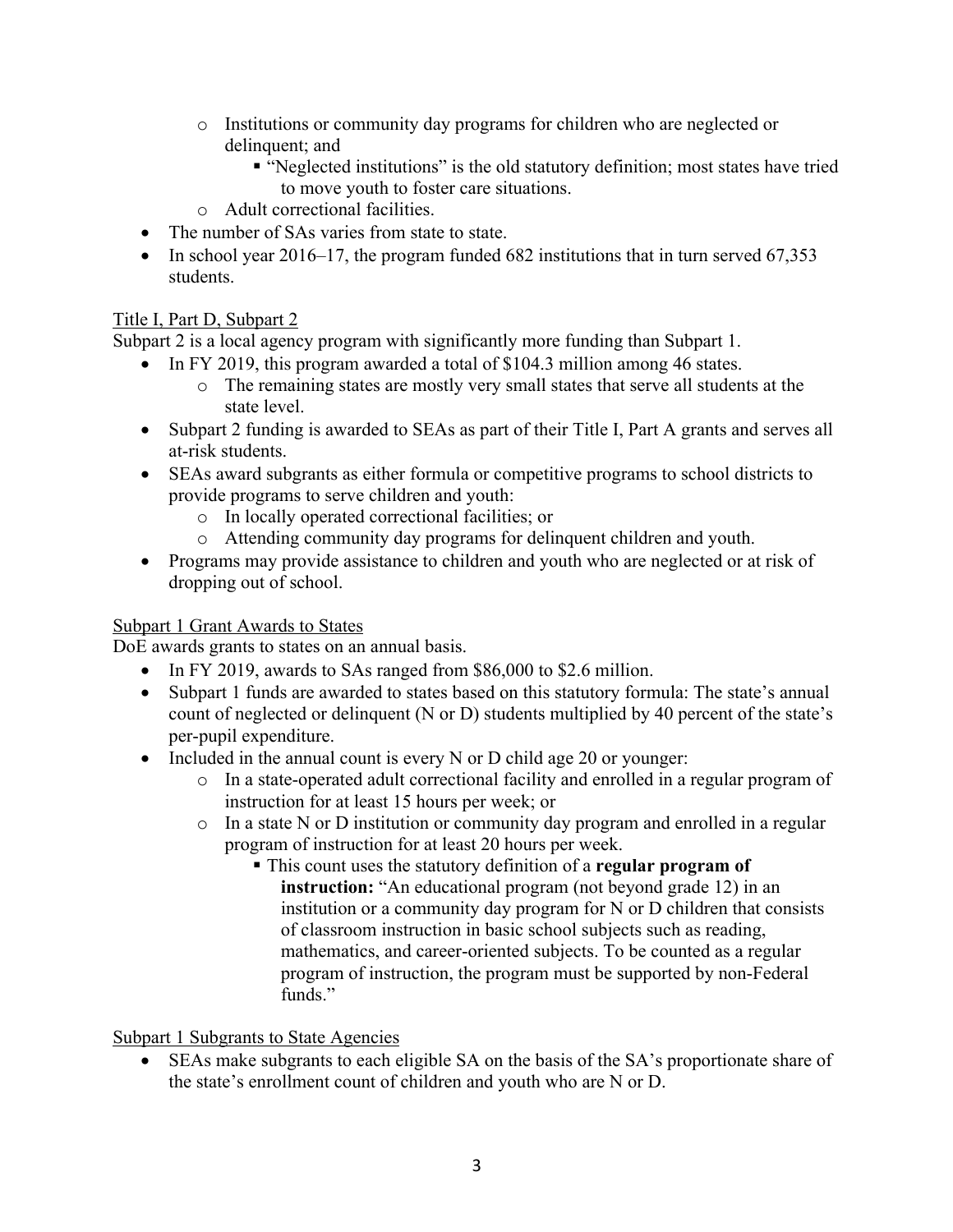- To be eligible to receive funds, each SA must be responsible for providing free public education for children and youth who:
	- o Are in educational programs in N or D institutions;
	- o Attend community day programs for N or D children; or
	- o Are in adult correctional facilities.
- The SA must submit an application to the SEA that includes a description of how the SA assessed the needs of students served by Subpart 1.
- Although the SA must be responsible for providing free public education, it need not be the direct provider of the education services.
- The types of entities that typically act as SAs vary depending on state context, but could include:
	- o State Departments of Corrections
	- o State Departments of Youth Services (which may or may not serve both N or D children)
- In some cases, the SEA itself may qualify to be a SA, in which case it makes an application to and subgrants funds to itself.
- An SA distributes funds to eligible institutions under its jurisdiction in accordance with the needs assessments included in its application for Subpart 1 funds.
	- o An SA's needs assessment may or may not be strictly based on annual count.
- A single SA may allocate its Subpart 1 funds to multiple facilities.
- Federal education funds must supplement state (and local in Part D) expenditures.

### Provision of Subpart 1 Services by State Agencies

SAs serve four types of eligible institutions:

- 1. Adult correctional institutions that provide persons under 21 with a regular program of instruction using state funds;
- 2. Institutions for delinquent children and youth (public or private residential facilities with an average length of stay of at least 30 days operated for the care of children and youth who have been adjudicated delinquent or in need of supervision)\*;
- 3. Institutions for neglected children and youth (public or private residential facilities with an average length of stay of at least 30 days operated for the care of children and youth committed to the institution or voluntarily placed due to abandonment, neglect, or death of parent/guardian)\*; and
- 4. Community day programs (a regular program of instruction provided by an SA or a community day school operated specifically for N or D children and youth).

\*By statute, foster homes do not qualify.

The structure for use of funds varies by state. Confining institutions in Georgia and Wyoming, as a minimum, are accredited by educational institutions.

 on Juvenile Justice can provide recommendations to ensure this occurs. A discussion around the 30-day length of stay expressed concerns that funding and resources be provided to ensure the continued education of confined youth. The Federal Advisory Committee

How Subpart 1 Funds Are Used *Required Use of Funds*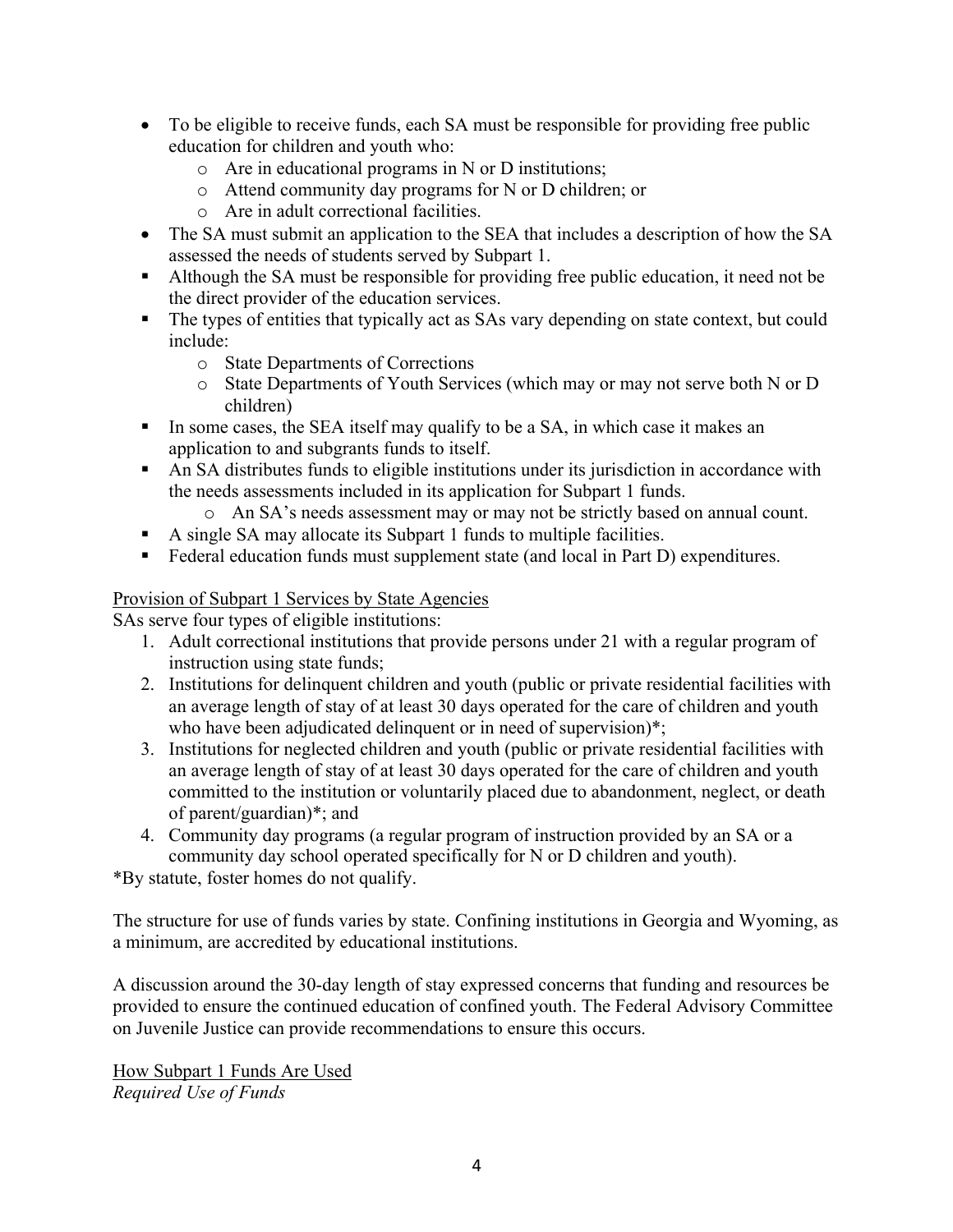SAs must use Subpart 1 funds in the following ways:

- Each SA must reserve at least 15% but not more than 30% of Subpart 1 funds for transition services.
- SAs must use funds to support educational services to children and youth identified as failing, or most at-risk of failing, to meet the state's challenging academic standards.
- SAs must use funds to supplement the number of hours of instruction students receive from state and local sources.

#### *Common Uses of Funds*

SAs commonly use Subpart 1 funds to:

- Hire additional staff (i.e., teachers, aides, educational counselors) to provide supplemental instruction in areas of greater need;
- Provide professional development for teachers and staff who deliver Title I services to N or D children and youth; and/or
- Procure educational materials and equipment for Title I instruction, including books, computers, audiovisual equipment, and classroom materials for career and technical education.

#### *Students Who Receive Subpart 1 Services*

Children and youth eligible for participation in N or D services are:

- Age 21 or younger;
- Entitled to a free public education up to grade 12 (e.g., aging out, expulsion); and
- Enrolled in a regular program of instruction for the required period of time.

Under certain circumstances, the statute permits SAs to serve all students in a youth institution or community day program in institution-wide projects.

#### Opportunities for Federal Partnerships

#### *Collaboration within DoE*

Numerous DoE offices collaborate. Their names and areas of focus are:

- • Office of Elementary and Secondary Education (OESE)
	- o Title I, Part A
	- o Title I, Part D
- The National Technical Assistance Center for the Education of Neglected or Delinquent Children and Youth (NDTAC)
- Office of Special Education and Rehabilitative Services (OSEP and OSERS)\*\*
	- o IDEA
	- o Free Appropriate Public Education
	- o Research to Practice
- Office of Civil Rights (OCR)
- Office of Career, Technical and Adult Education (OCTAE)
	- o Workforce Innovation and Opportunity Act
	- o Perkins V

\*\*OSEP and OSERS works with DOJ.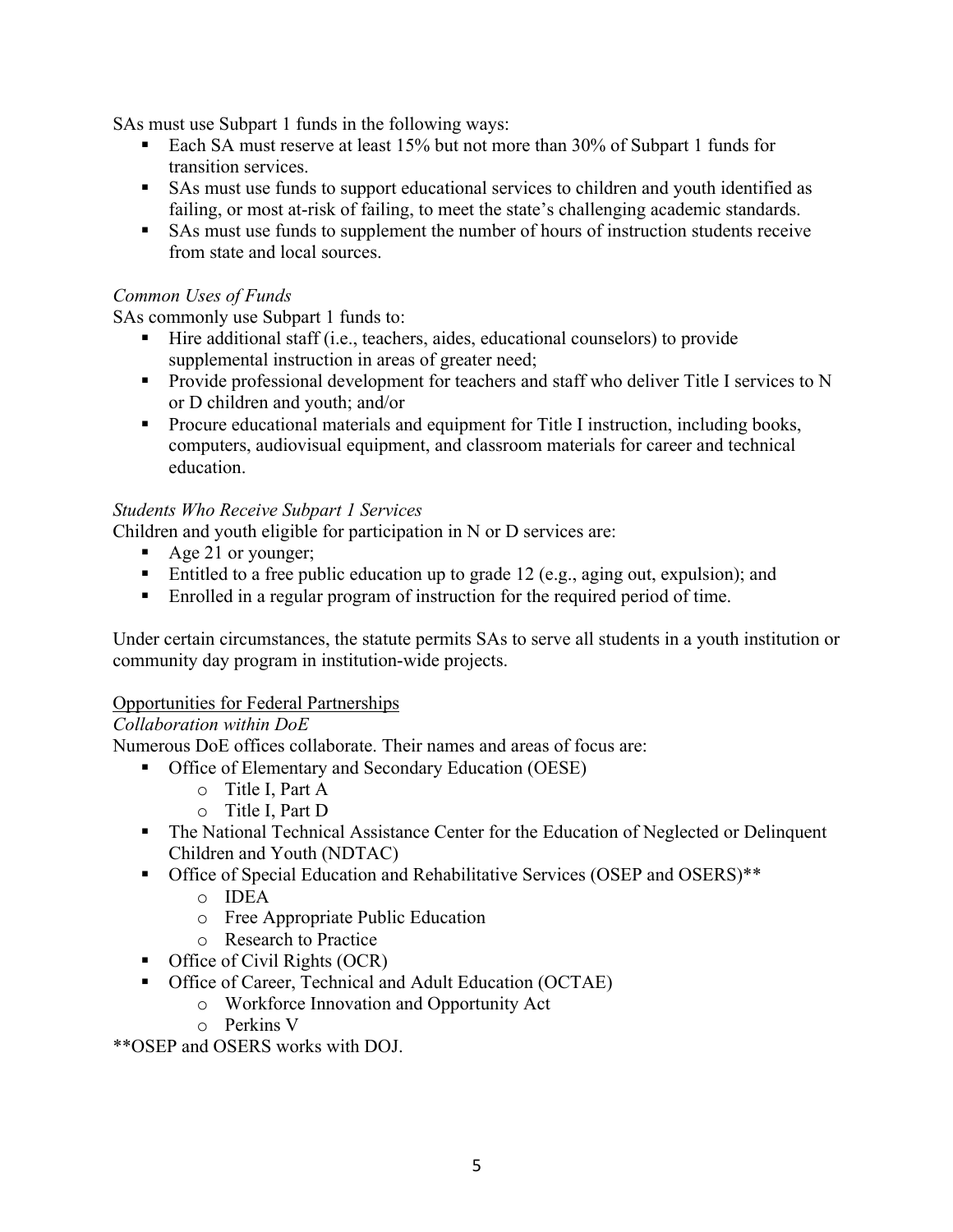directly to the specific office. Collaborative opportunities include training, webinars, attending events, and reaching out

#### *National-, Regional-, and Local-Level Collaboration National Level*

- U.S. Department of Education (OESE/OSERS/OSEP/OCTAE/ED-OCR)
- U.S. Department of Justice (DOJ)
- Office of Juvenile Justice and Delinquency Prevention (OJJDP)
- Correctional Education Association (CEA)
- American Institutes for Research (AIR)

### *State Level*

- State Chief Executive Officer
- State Department of Education, Special Education Director
- State Department of Education, State Title I Part D Director
- State Department of Education, Correctional Education Director
- State Special Education Advisory Panel
- State Correctional Education Association and/or Organization
- Juvenile Justice Facilities Superintendents
- State Juvenile Court System Organization (Judges)
- State Police Organization
- Department of Corrections and/or Department of Youth Services
- Parent Technical Assistance Center
- OSEP-Funded Technical Assistance Centers
- Department of Social Services (Social Workers)

### *Regional and Local Levels*

- • Local Education Agencies School Districts/(SPED Director); Department of Corrections; Juvenile Justice Facilities such as LEAs, Group Homes, etc.
- Non-Education Public Agencies Contracted and Private
- Local Juvenile Court Systems to include Probation Officers and Counselors
- Local Police and Sheriff (City and/or County)
- Parent Technical Assistance Center

### *Upcoming Events*

Upcoming events include:

- NDTAC Webinars
	- o Hosted at least three times per year.
	- o Focus on recurring themes or special topics.
	- o Provide topical, up-to-date information in support of N or D youth and families.
- 2020 Title I, Part D (TIPD) Coordinators National Conference
	- o This 3-day conference will take place in May 2020.
	- o It is an opportunity for TIPD Coordinators to connect with each other, and with federal and national agency representatives to discuss policy and practices to reach youth.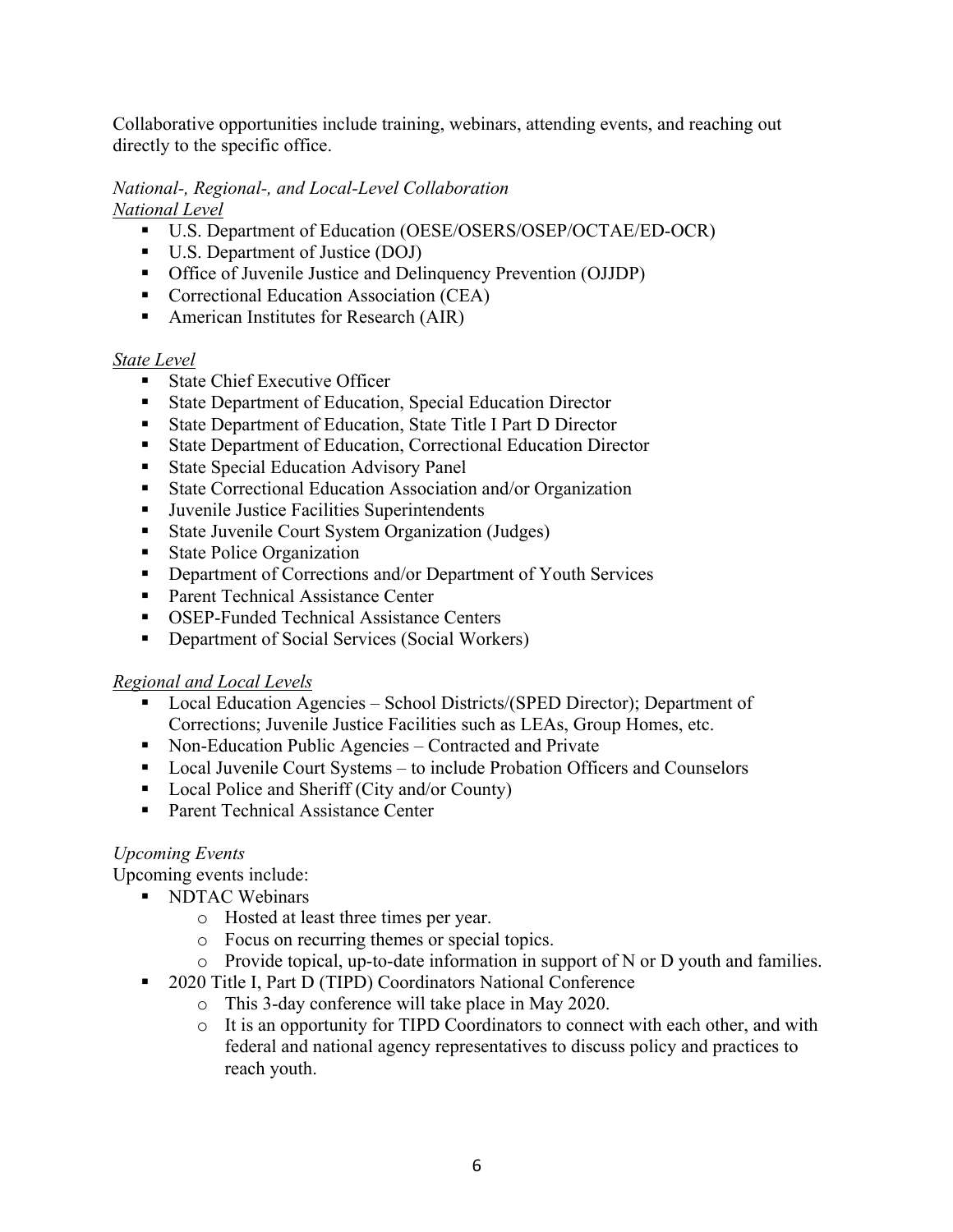• Administrator Harp attended the 2019 conference, and she and Joe Vignati are invited to the upcoming conference.

#### Resources

- Title I, Part D Program Website:<https://www2.ed.gov/programs/titleipartd/index.html>
- Title I, Part D Legislation, Regulation and Nonregulatory Guidance: <https://www2.ed.gov/programs/titleipartd/legislation.html#guidance>
- Other DoE Offices:<https://www2.ed.gov/about/offices/list/index.html?src=ft>

OSSA is excited to partner with members of the Council. One of its partners is the  $U.S.$ Interagency Council on Homelessness, which also looks forward to collaborating with the Council.

# **COUNCIL DISCUSSION**

Administrator Harp opened the floor for questions from Council members and others.

### **Brenda Destro, HHS: Does Title I, Part D include funding for evaluation?**

 OSSA: Evaluation is an element of the program at the grantee level. Grantees must balance between using limited funds on program and evaluation, knowing the importance of evaluation.

#### **has implemented funds in a way that has excited you, that has shown effective use and significant change on the local level. Judge David Tapp, KY, Practitioner Member: Please share an example of someone who**

 OSSA: NDTAC hosted a webinar of family engagement techniques; a correctional facility had found to be highly effective at keeping students engaged in an educational program. When the used funds to pay transportation costs to help families to come more often. That practice was family is engaged, the child is more likely to stay in school after transition.

### **Judge Tapp: Are most funds allocated in rural areas, or urban areas?**

OSSA: It very much depends on the nature of each state. More funds are being administered locally. Each district is unique as to how it uses its funds. A district may consist of 100 K–12 students overall. Programming and distribution depend on how a state has set up its structure for N or D students.

 Some states are very creative with funding sources to serve children and youth who may be the capacity to run local N or D programs. One state has been using funds to train teachers to the point that, in some cases, students now are outperforming on testing; those districts are providing extra-curricular programs. homeless. In one example, Illinois has several hundred school districts, but about 60 percent of the students in the state are in 1 district. Some very small districts in the state likely do not have

Brenda Destro, HHS: HHS has an interagency working group on youth programs, and I believe DoE is a member. The group covers 22 federal agencies and departments, and does a lot of work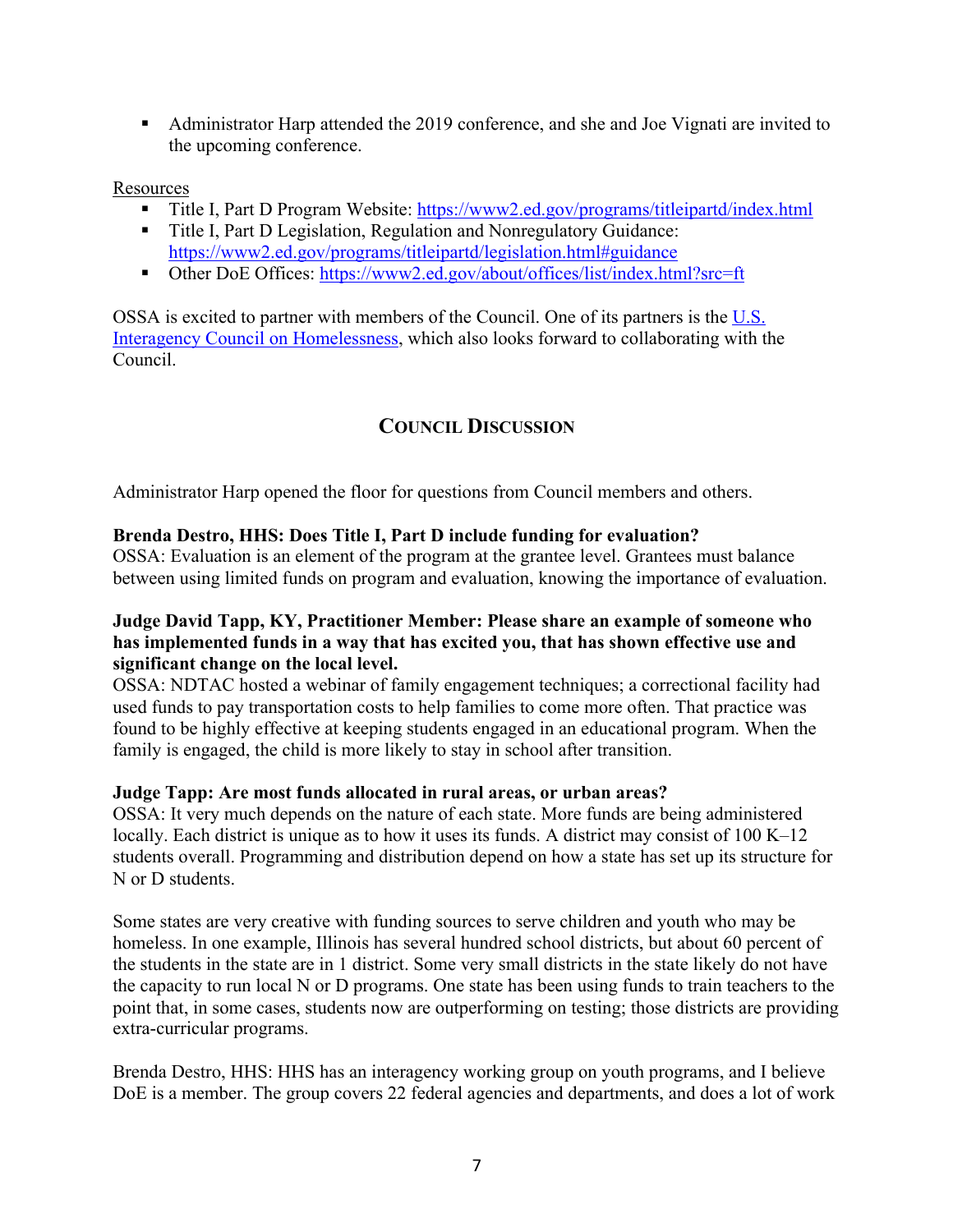across systems to make everyone aware of the various programs. If OSSA is not linked into that, please participate so that we are sharing this information across federal departments.

#### **Maura Corrigan, MI, Practitioner Member: The Families First Prevention Act will affect states' ability to draw down funds to help children. Is there any awareness and outreach to HHS to work through issues and definitions?**

 time to work through the complex issues. HHS is aware this is affecting other agencies and Ms. Destro: Within the Administration for Children and Families, staff are working hard on the implementing of this legislation. It is very complicated, and it is taking an enormous amount of departments, and more information should be coming soon.

#### **and socio-emotional issues, which impact education outcomes. Can this funding be spent on Larke Huang, SAMHSA: These children and youth likely are dealing with mental health counseling?**

 OSSA: Title I, Part D focuses on services enhancing educational attainment. To the extent that contact their SEA. services are about achieve educational standards, funds can be used; organizations would need to

#### **looking for direct links for State Advisory Committee (SAG) membership in each state. Administrator Harp: Does DoE have someone knowledgeable on all these issues? We are SAG activity varies by state, and it is very important that SAGs understand opportunities for education funding.**

 OSSA: Each state has a TIPD director, who has other jobs as well (many are also Title 2, Title, 4, and/or Homelessness Directors). Capacity is a major issue for federal and state DoEs and could affect SAG participation. OSSA can follow up when NDTAC meets with its state coordinators.

 Administrator Harp: OJJDP recently started training correctional facility superintendents; now that we know these funds are available, we will incorporate the information in our training.

#### **Member of the Public (Attorney): Can you talk about agencies that have directed funds toward issues caused by father absenteeism?**

 OSSA: We have not heard of any state that has specifically addressed this. Washington, DC Public Schools (DCPS) has a community support program. Title 4 funds might be used for this.

 Maria-Lana Queen, HUD: HUD has addressed this issue by expanding the Strong Families Initiative that focuses on fathers, mothers, and caring adults.

# **YOUTH SPOTLIGHT: DEVELOPING LEADERS THROUGH THE 4-H NATIONAL MENTORING PROGRAM**

Administrator Harp welcomed and introduced Claude Van Dyke. Facing many challenges, Mr. Van Dyke joined 4-H Tech Wizards, an after-school mentoring program for underserved youth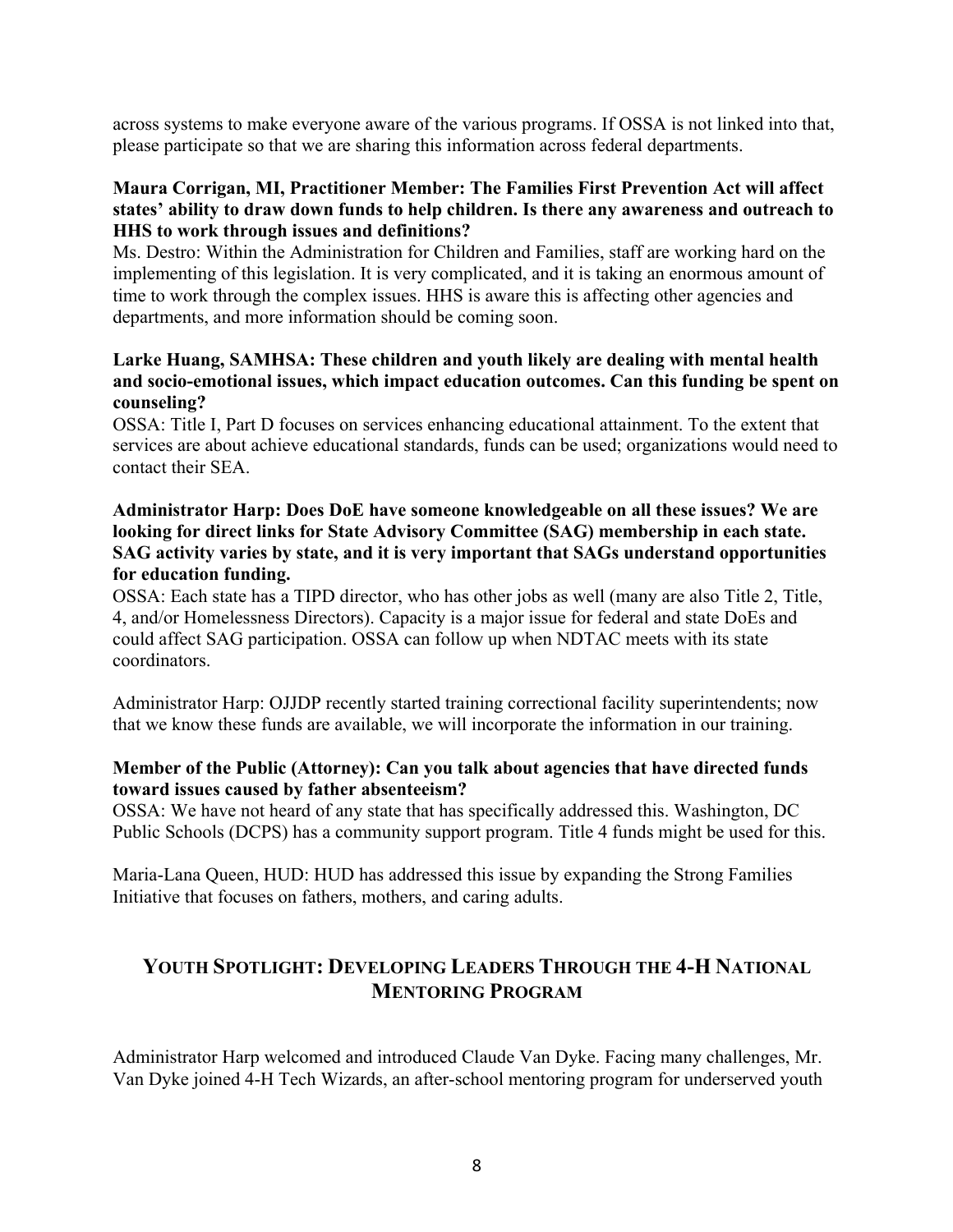in grades 4–12 that sparks interest in the fields of science, technology, engineering, and math (STEM). Tech Wizards is part of the 4-H National Mentoring Program funded through OJJDP.

 (STEM). He explained that 4-H changed his life after he was told by his sixth grade guidance counselor that people like him do not graduate high school and he gave up on schoolwork. Mr. Van Dyke is winner of the 2019 National 4-H Youth in Action Award and the HughesNetsponsored Youth in Action Pillar award for Science, Technology, Engineering, and Math

 participated in and led activities, and he learned life skills and character attributes doing simple activities. He saw how the skills could be powerful when it came to school, and it changed his perspective on school and education. Equipped with a new perspective and the support of adults, A friend invited him to 4-H Tech Wizards, which gave him a chance to learn about opportunities in the STEM field. For the first time, he had a caring adult mentor in his life. His mentors, including Kelly Adams, told him they believed in him and wanted to see him thrive. He he had a new mindset and determination to do well in school.

 Inspired by Rev. Dr. Martin Luther King, Jr.'s "I Have a Dream" speech, Mr. Van Dyke wanted to change the world for the better. His 4-H mentors helped him build the confidence and the skills he needed to do just that. He recently graduated from Johnson City High School and is starting his freshman year at the State University of New York at Delhi, majoring in computer information systems and digital forensics, a path he never would have discovered without 4-H.

 Because of 4-H, Mr. Van Dyke reported that he is resilient and independent, has adults on whom he can count, works hard and goes for his dreams, and believes he can make a difference. He now mentors other kids, and is creating geospatial maps to help community members to be aware of issues. He wants to empower others to make a difference, potentially by mapping drug overdose deaths in the continental U.S., getting a community interested in rural entrepreneurship, teaching others how to live healthier lives, providing food for the homeless, or simply being a caring voice to someone in need.

 Mr. Van Dyke is grateful to OJJDP, because without the grant that funded the program that become powerful and to be change-makers. He is thankful that his 4-H mentors invested in him. supports 4-H, he would not be where he is today. 4-H'ers are inspired to be their best selves, to

## **COUNCIL DISCUSSION**

Council members discussed Mr. Van Dyke's experience and asked him questions. Discussion points were:

- Mr. Van Dyke participated in the 4-H public presentation program; this is his fifth year doing public presentations.
- OJJDP's general mentoring funding stream goes to larger grants leading to series of subgrants, including those that support 4-H.
- • Ms. Adams (Mr. Van Dyke's mentor) has worked with Tech Wizards in multiple sites for 7 years.